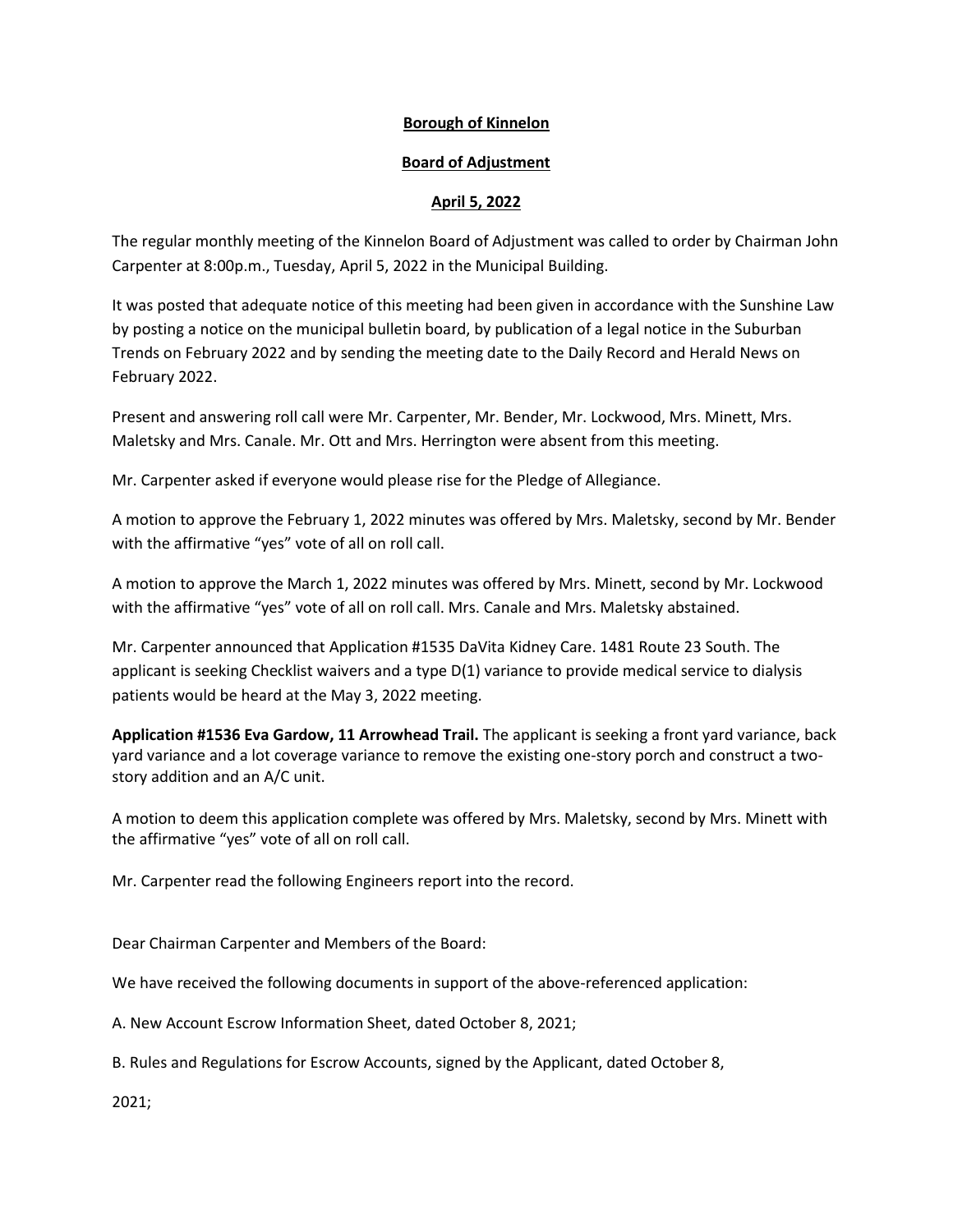C. W9 Form, Request for Taxpayer Identification Number and Certification, not signed or dated by the Applicant;

D. Kinnelon Zoning Board of Adjustment Application for Development, revised and signed by the Applicant, dated January 24, 2022;

E. Affidavit of Accurate Representation, signed by the Applicant, dated October 12, 2021, notarized;

F. Tax Assessment Map, Borough of Kinnelon, Sheet 47, current to 12/04/2015;

G. Copy of Resolution Calendar No. 1417 granting approval to locate a shed six (6) feet from the property line on Arrowhead Trail;

H. Refusal of Zoning/Building Permit, Borough of Bloomingdale and Kinnelon, signed by Chris Walthour, Zoning Official, dated October 12, 2021;

I. Architectural Drawings, Plans, and Elevations, enclosing two (2) sheets, prepared by Lawrence Korinda Architect, dated July 29, 2021;

J. Boundary and Partial Topographic Survey Plan for 11 Arrowhead Trail, enclosing one (1)

sheet, prepared by Dykstra Walker Design Group, Kenneth D. Dykstra, PE & LS, dated

July 30, 2021;

K. Subsurface Sewage Disposal System As-Built drawing enclosing one (1) sheet, prepared by Richard E. Deubert, P.E., Kinnelon, New Jersey, dated 11/8/97;

L. Three (3) photographs of 11 Arrowhead Trail on glossy photo quality paper, submitted by the Applicant, and;

M. Addition Plan, Gardow Residence, Block 34705, Lot 101, 11 Arrowhead Trail, enclosing one (1) sheet, prepared by Dykstra Walker Design Group, Marc G. Walker, PE, dated July 30, 2021, bearing four (4) revisions through January 20, 2022.

Project Summary

The subject property is a non-conforming corner lot with a Lot Area of 9,798 square feet and a combined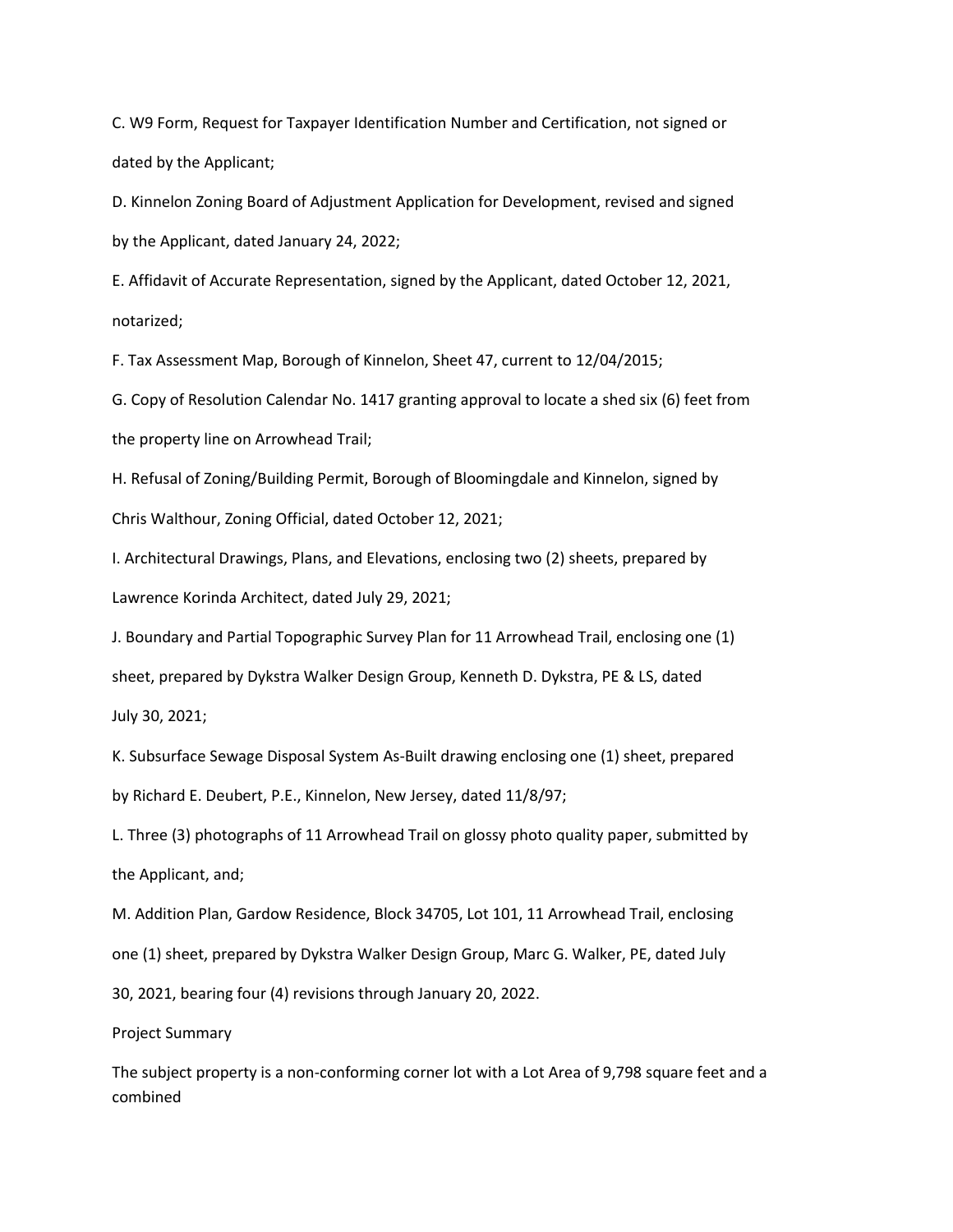Lot Frontage of 178.87 feet, where minimums of 60,000 square feet and 200 feet are required,

respectively. The subject property is improved upon with a two-story dwelling which has nonconforming

Front Yard setbacks of 29.8 feet to Laurel Trail, and 36.1 feet to Arrowhead Trail, where a minimum of

50 is required. The dwelling also has a non-conforming Back Yard setback of 30.6 feet where a minimum

of 50 feet is required. Lot Coverage is also non-conforming at 42.3% where a maximum of 27% is

permitted.

The subject property is further improved upon with an asphalt driveway, wood decking, multiple sheds,

tiered stone walls, stone walkways, patios (covered and uncovered), outdoor steps, gravel areas and walks,

porch, generator and a swing set. There appears to be up to four (4) non-conforming structures: the covered

patio, two sheds, and the generator. Playsets are not considered permanent structures. Per Kinnelon Borough Code, primary and accessory structures, including mechanical equipment, must meet the same minimum setback requirements as the principal structure.

The Applicant proposes to remove the existing one-story enclosed porch, and construct in its place, an

±156 square foot (9.17-foot by 17-foot) two-story addition, to provide the following: foyer at the basement

level; living space on the first floor; and, a bathroom on the second floor. The proposed addition, and the

canopy fronting on Arrowhead Trail, require a variance for Front Yard Setback (34.5 feet is proposed to the canopy where a minimum 50 of feet is required). A variance is also required to Laurel Trail to allow 32.8 feet where a minimum of 50 feet is required. The Applicant proposes to remove an existing temporary shed shown behind the principal structure. The Applicant proposes to install a A/C unit & pad within the Front Yard Setback for Laurel Trail. The proposed A/C unit & pad on Laurel Trail requires a variance for Front Yard Setback (Approximately 28.5 feet is proposed where a minimum 50 of feet is required). A Back Yard Setback variance is also required for the AC unit to allow 33.6 feet where a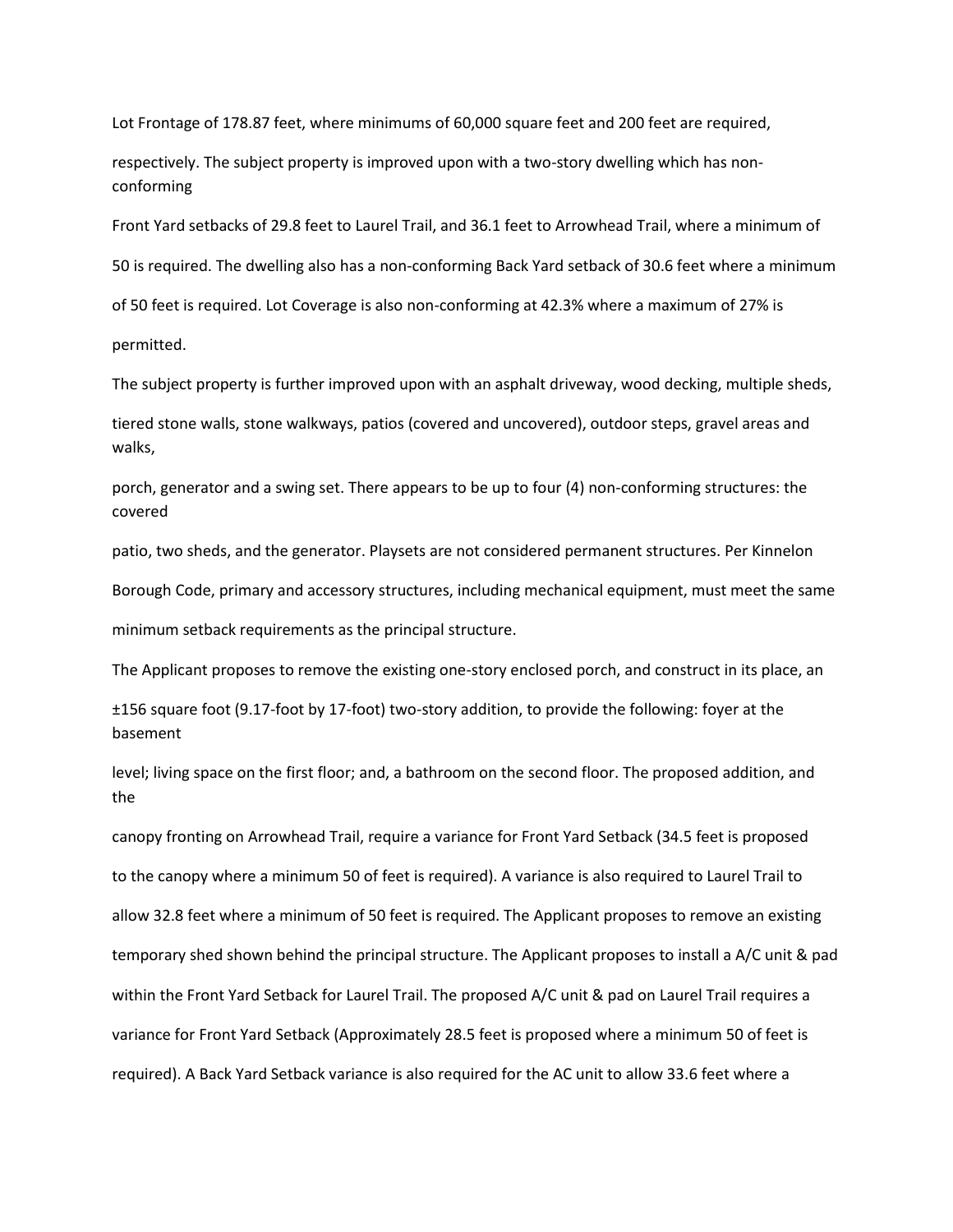minimum of 50 feet is required. Although a reduction in the lot impervious coverage from 42.3% to 41.7% is proposed, the amount of the reduction fails to bring the lot into compliance with the maximum 27% requirement for the zone. As such, a variance is required to allow a Lot Coverage of 41.7% where a maximum 27% is permitted.

### Completeness Review

I recommend the application be deemed administratively complete. We recommend this application be placed on the next available agenda of the Kinnelon Zoning Board of Adjustments pending coordination of all Phase 2 checklist items with the Board Secretary. In addition, the Board Secretary shall confirm a variance fee in the amount of \$600.00 is collected per Borough Code §47-31.K. (\$250.00 per variance to the primary structure up to a maximum of \$500.00, plus \$50.00 per variance to accessory buildings or AC pads up to a maximum of \$100.00).

### Technical Review

We provide the following technical comments:

1. We recommend the following existing non-conforming conditions are memorialized: the front yard setbacks to the generator; and, front yard and side yard setbacks to the covered patio. 2. If this application is approved, then we recommend the Applicant agrees to provide an as-built survey to this office for review and approval prior to the issuance of a certificate of occupancy to ensure the work performed substantially conforms to the resolution of approval, and to the approved plans.

3. If this application is approved, then we recommend the Applicant agrees to obtain all necessary permits prior to starting any work.

4. The applicant/homeowner, architect, general contractor and all subcontractors shall note, the proposed location, dimensions, and setback dimensions of all proposed improvements cannot be revised from what has been requested, approved and memorialized. When constructing foundations, walls, posts/columns, stairs, decking, HVAC units, etc., the thickness of all materials,